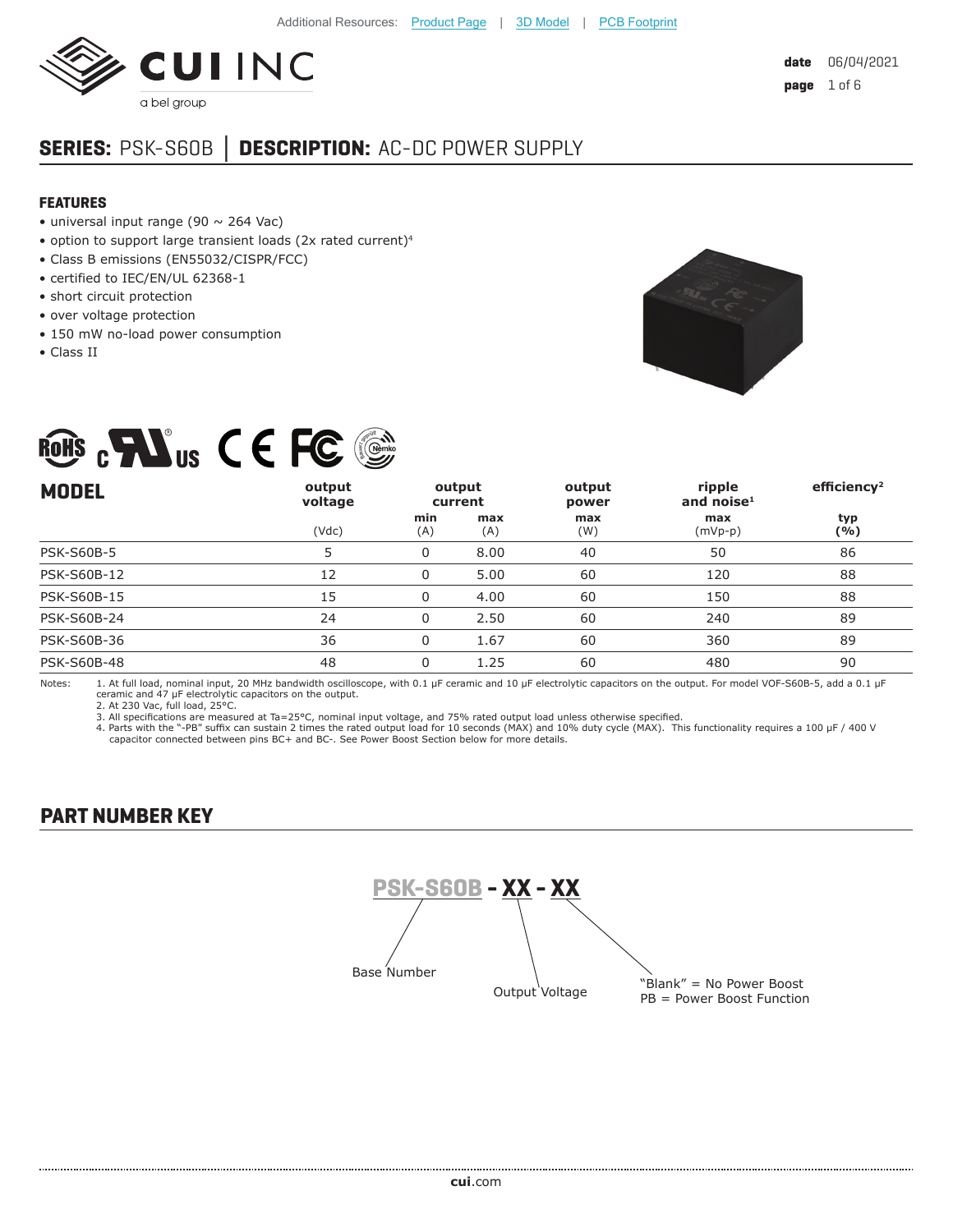### **INPUT**

| parameter       | conditions/description       | min       | typ. | max        | units      |
|-----------------|------------------------------|-----------|------|------------|------------|
| voltage         |                              | 90<br>120 |      | 264<br>370 | Vac<br>Vdc |
| frequency       |                              | 47        |      | 63         | Hz         |
| current         | at 100 Vac<br>at 240 Vac     |           |      | 1.5<br>0.8 |            |
| inrush current  | at 240 Vac, cold start, 25°C |           |      | 120        |            |
| leakage current | at 264 Vac                   |           |      | 0.25       | mA         |

#### **OUTPUT**

| parameter                  | conditions/description                         | min | typ   | max            | units                 |
|----------------------------|------------------------------------------------|-----|-------|----------------|-----------------------|
| capacitive load            | 5 Vdc output models<br>12 Vdc output models    |     |       | 8,000<br>5,000 | μF<br>μF              |
|                            | 15 Vdc output models<br>24 Vdc output models   |     |       | 4,000<br>2,400 | μF<br>μF              |
|                            | 36 Vdc output models<br>48 Vdc output models   |     |       | 1,680<br>680   | μF<br>μF              |
| initial set point accuracy | 5 Vdc output models<br>all other models        |     |       | ±2<br>±1       | $\frac{0}{0}$<br>$\%$ |
| line regulation            | measured at high line to low line at full load |     |       | ±1             | $\frac{0}{0}$         |
| load regulation            | 10%~100% load                                  |     |       | ±1             | $\%$                  |
| start-up time              | 115 Vac<br>230 Vac                             |     |       |                | s<br>S                |
| hold-up time               | at 115 Vac                                     |     | 10    |                | ms                    |
| switching frequency        |                                                |     | 65    |                | kHz                   |
| temperature coefficient    |                                                |     | ±0.05 |                | $\frac{9}{6}$ /°C     |

# **PROTECTIONS**

| parameter                | conditions/description      | min | typ  | max | units |
|--------------------------|-----------------------------|-----|------|-----|-------|
|                          | TVS to clamp output voltage |     |      |     |       |
|                          | 5 Vdc output models         |     | 6.8  |     | Vdc   |
|                          | 12 Vdc output models        |     | 15.0 |     | Vdc   |
| over voltage protection  | 15 Vdc output models        |     | 18.0 |     | Vdc   |
|                          | 24 Vdc output models        |     | 30.0 |     | Vdc   |
|                          | 36 Vdc output models        |     | 47.0 |     | Vdc   |
|                          | 48 Vdc output models        |     | 56.0 |     | Vdc   |
| short circuit protection | hiccup, auto recovery       |     |      |     |       |

# **SAFETY & COMPLIANCE**

| parameter                      | conditions/description                                                                               | min   | typ | max | units |
|--------------------------------|------------------------------------------------------------------------------------------------------|-------|-----|-----|-------|
| isolation voltage              | input to output for 1 minute                                                                         | 3,000 |     |     | Vac   |
| isolation resistance           |                                                                                                      | 100   |     |     | MΩ    |
| safety approvals               | UL 62368-1, EN 62368-1, IEC 62368-1                                                                  |       |     |     |       |
| safety class                   | Class II                                                                                             |       |     |     |       |
| conducted emissions            | EN55032 2015, EN61000-6-3 2007+A1: 2011+AC: 2012, Class B,<br>47 CFR FCC Part 15 Subpart B (Class B) |       |     |     |       |
| radiated emissions             | EN55032 2015, EN61000-6-3 2007+A1: 2011+AC: 2012, Class B,<br>47 CFR FCC Part 15 Subpart B (Class B) |       |     |     |       |
| harmonic current emissions     | EN61000-3-2:2014                                                                                     |       |     |     |       |
| voltage fluctuations & flicker | EN61000-3-3:2013                                                                                     |       |     |     |       |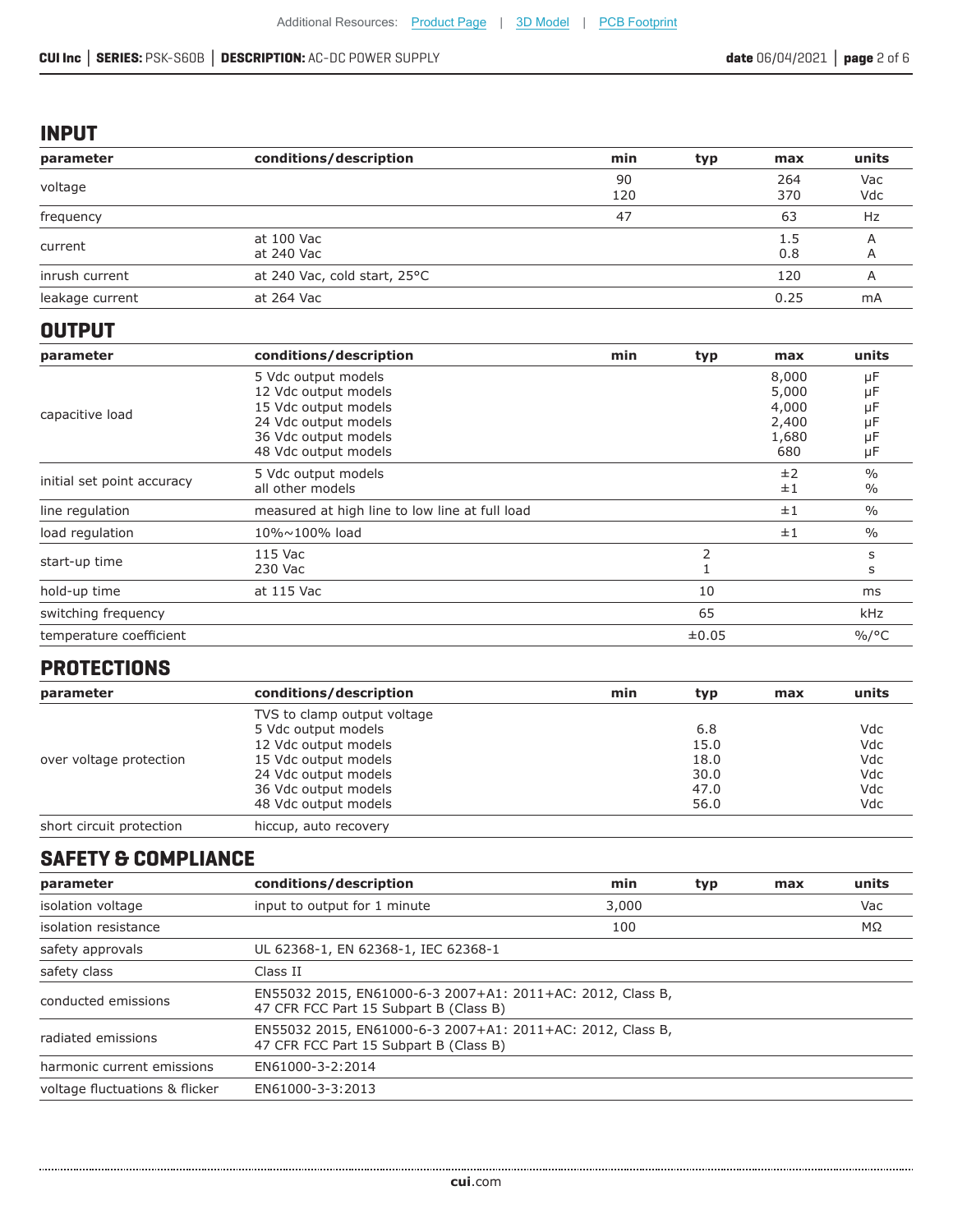# **SAFETY & COMPLIANCE (CONTINUED)**

| parameter                      | conditions/description                                             | min     | typ | max | units |
|--------------------------------|--------------------------------------------------------------------|---------|-----|-----|-------|
| <b>ESD</b>                     | IEC61000-4-2:2008, air ±8kV                                        |         |     |     |       |
| radiated immunity              | IEC61000-4-3:2010                                                  |         |     |     |       |
| EFT/burst                      | IEC61000-4-4:2012, ±0.5 kV, ±1 kV, ±2 kV,                          |         |     |     |       |
| surge                          | IEC61000-4-5:2014, ±0.5 kV, ±1 kV                                  |         |     |     |       |
| conducted immunity             | IEC61000-4-6:2013                                                  |         |     |     |       |
| power frequency magnetic field | IEC61000-4-8:2009                                                  |         |     |     |       |
| voltage dips & interruptions   | IEC61000-4-11:2004, dip 30% 10 ms, dip 60% 100ms, dip >95% 5000 ms |         |     |     |       |
| <b>MTBF</b>                    | as per MIL-HDBK-217F, at 115 Vac, 25°C, GB                         | 300,000 |     |     | hours |
| <b>RoHS</b>                    | yes                                                                |         |     |     |       |

Notes: 4. The power supply is considered a component which will be installed into final equipment. The final equipment still must be tested to meet the necessary EMC directives.

#### **ENVIRONMENTAL**

| parameter             | conditions/description                                                                   | min   | typ | max   | units           |
|-----------------------|------------------------------------------------------------------------------------------|-------|-----|-------|-----------------|
| operating temperature | see derating curves                                                                      | $-30$ |     | 70    | ಿ $\mathcal{C}$ |
| storage temperature   |                                                                                          | $-30$ |     | 85    | $^{\circ}$      |
| operating humidity    | non-condensing                                                                           |       |     | 93    | $\frac{0}{0}$   |
| altitude              |                                                                                          |       |     | 5,000 | m               |
| vibration             | as per MIL-STD-810F Table 514.5C-VIII; 15~2000<br>Hz for 1 hour on each axis for 3 hours |       |     |       | (٦              |
| shock                 | as per MIL-STD-810F Table 516.5, Table 516.5-1;<br>for 10 ms on each axis 3 times        |       | 75  |       |                 |

# **DERATING CURVES**





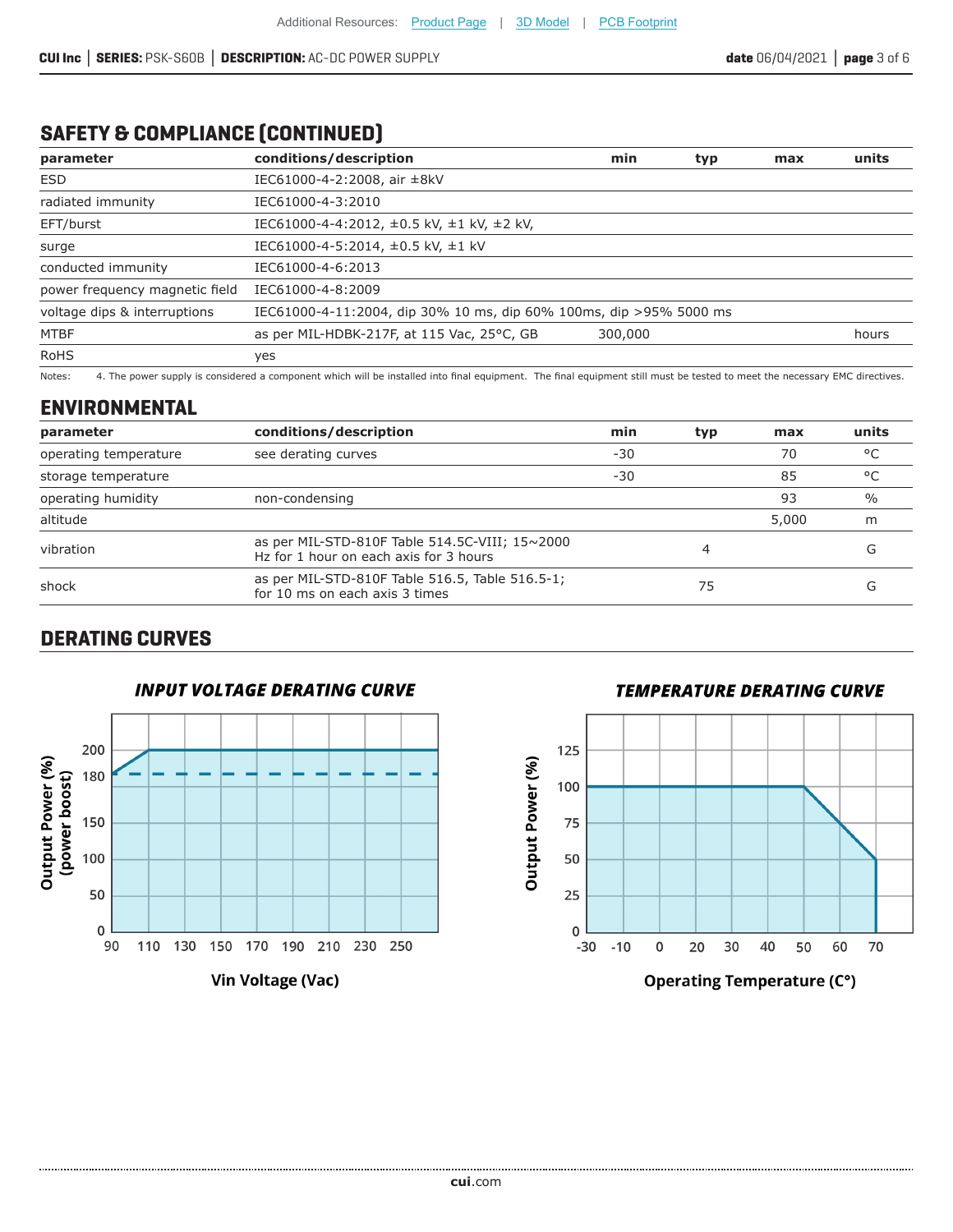### **MECHANICAL**

| parameter  | conditions/description                           | min | tv p | max | units  |
|------------|--------------------------------------------------|-----|------|-----|--------|
| dimensions | 2.136 x 2.136 x 1.409 (54.25 x 54.25 x 35.80 mm) |     |      |     | inches |
| weight     |                                                  |     | 190  |     |        |

### **MECHANICAL DRAWING**

units: inch [mm] tolerance: ±0.020[±0.50]

| PIN CONNECTIONS |            |             |  |  |
|-----------------|------------|-------------|--|--|
| PIN             |            | Function    |  |  |
|                 | Standard   | Power Boost |  |  |
| 1               | AC(L)      | AC(L)       |  |  |
| $\overline{2}$  | AC(N)      | AC(N)       |  |  |
| 3               | $+VO$      | $+VO$       |  |  |
| $\overline{4}$  | $-VO$      | -Vo         |  |  |
| 5               | No Connect | BC+         |  |  |
| 6               | No Connect | BC-         |  |  |



# **EMC RECOMMENDATIONS**

When used in a Class I system implementation (utilizing an Earth Ground connection as depicted in the schematic below), the PSK-S60B series requires additional inductance and Y-Caps to meet EN55032 Class B. These additional components are not required in a Class II implementation where no Earth Ground is present.

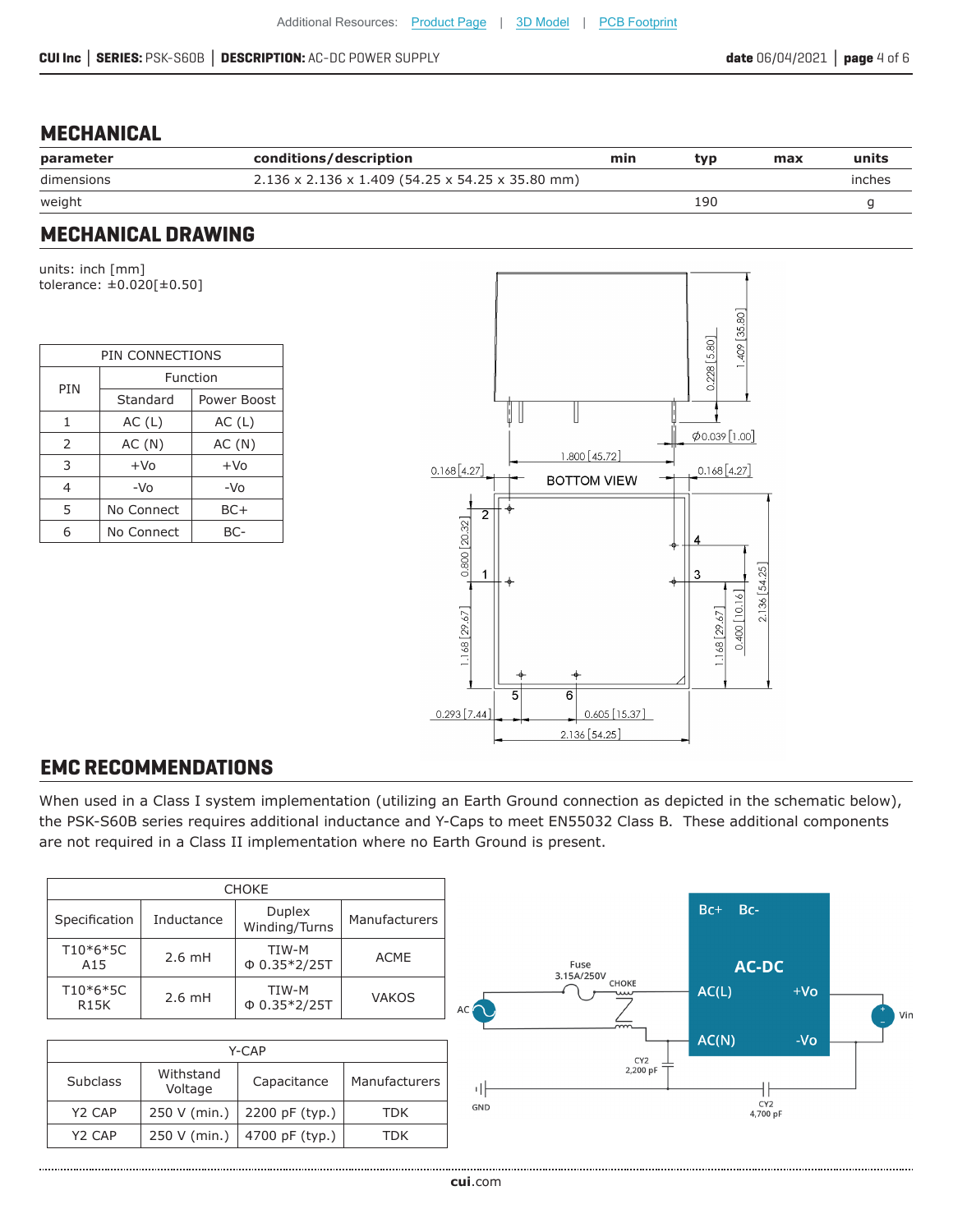#### **POWER BOOST**

The PSK-S60B Series has an ordering option called Power Boost ("-PB" suffix), which can double the rated output power provided to the load for a maximum of 10 seconds and repeated duty cycle of 10%. This functionality requires a 100 uF / 400 V capacitor to be connected between the BC+ and BC- pins as depicted in the schematic below. This external capacitor is not required if the PSK-S60B is operating from 230 Vac mains. When utilizing the Power Boost Feature, care must be taken not to thermally overstress the unit. The combined load (nominal plus peak) should not exceed 65% of the full load rating when averaged out over time.



### **INSTALLATION INSTRUCTIONS**

The mounting holes should all be 1.5 mm in diameter. A minimum of 4 mm clearance is required for all four sides of the unit and a minimum of 5 mm clearance is required above the top surface of the unit.